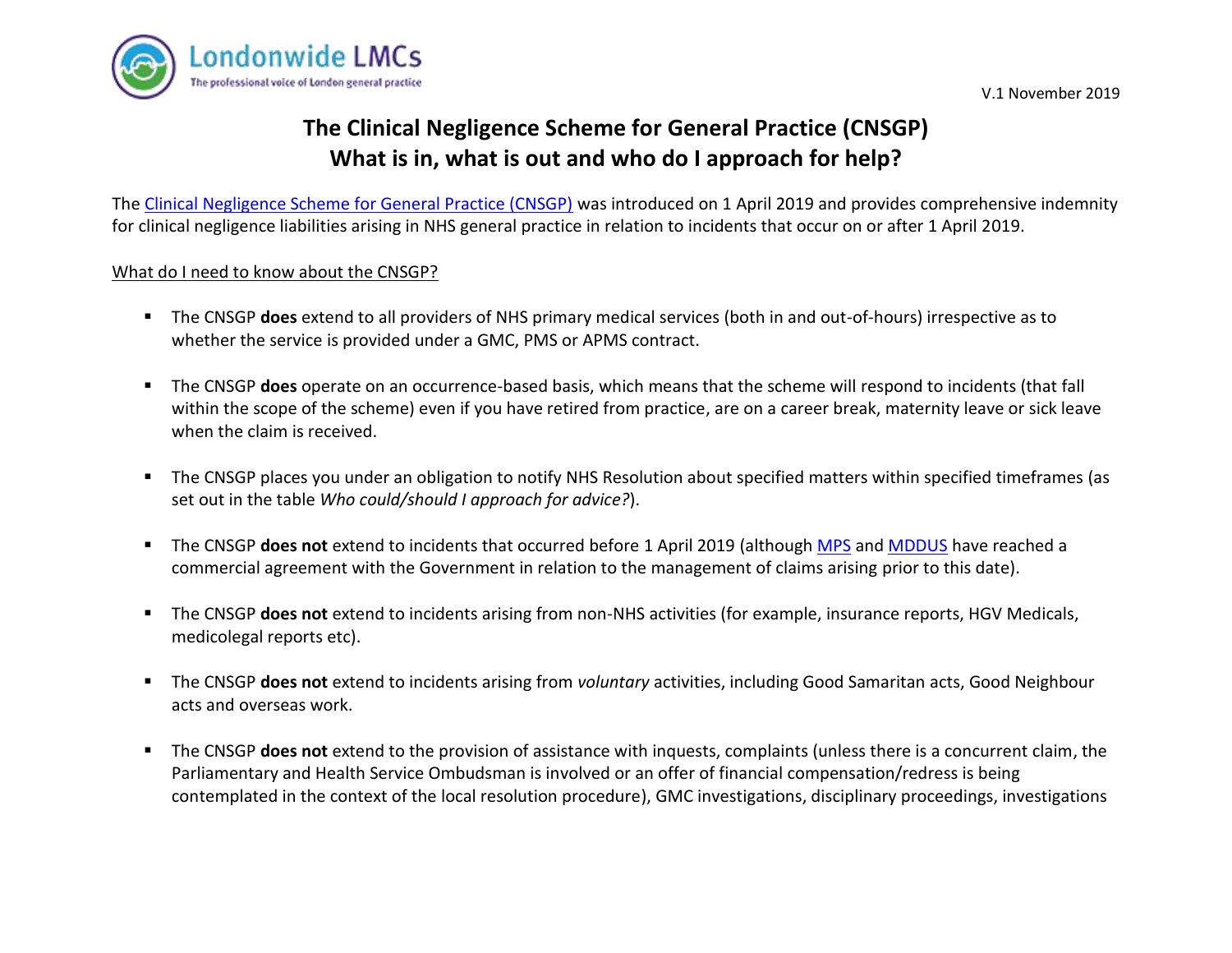

under the provisions of the NHS Performers List Regulations, employment and/or contractual disputes, criminal investigations and non-clinical liabilities (for example, defamation).

## **Do I need to retain membership of a Medical Defence Organisation (MDO) and/or have any other form of indemnity or insurance?**

In light of the fact that the CNSGP will respond only to claims that fall within the scope of the scheme, you need to ensure that you have appropriate indemnity and/or insurance in place for the matters highlighted above that fall outside the scope of the scheme.

You should therefore retain membership with your MDO or other equivalent indemnity/insurance provider.

The MDOs can be contacted via the following links:

- [Medical Protection Society](https://www.medicalprotection.org/uk/contact)
- [Medical Defence Union](https://www.themdu.com/about-mdu/contact-us)
- [Medical and Dental Defence Union of Scotland](https://www.mddus.com/contact-us)

### **How do I contact NHS Resolution?**

If you require advice about a claim that falls (or may fall) in part or in full to the CNSGP, NHS Resolution can be contacted as follows:

- Email [cnsgpnotification@resolution.nhs.uk](mailto:cnsgpnotification@resolution.nhs.uk) you should set out the basis of your query without providing any documents or patient identifiable information in the first instance and NHS Resolution will respond.
- Telephone 0800 0306798 this is a 24-hour helpline that will allow you to discuss your query with a legal advisor.

#### **Who could/should I approach for advice?**

The attached table details who to contact, include mandatory reporting requirements.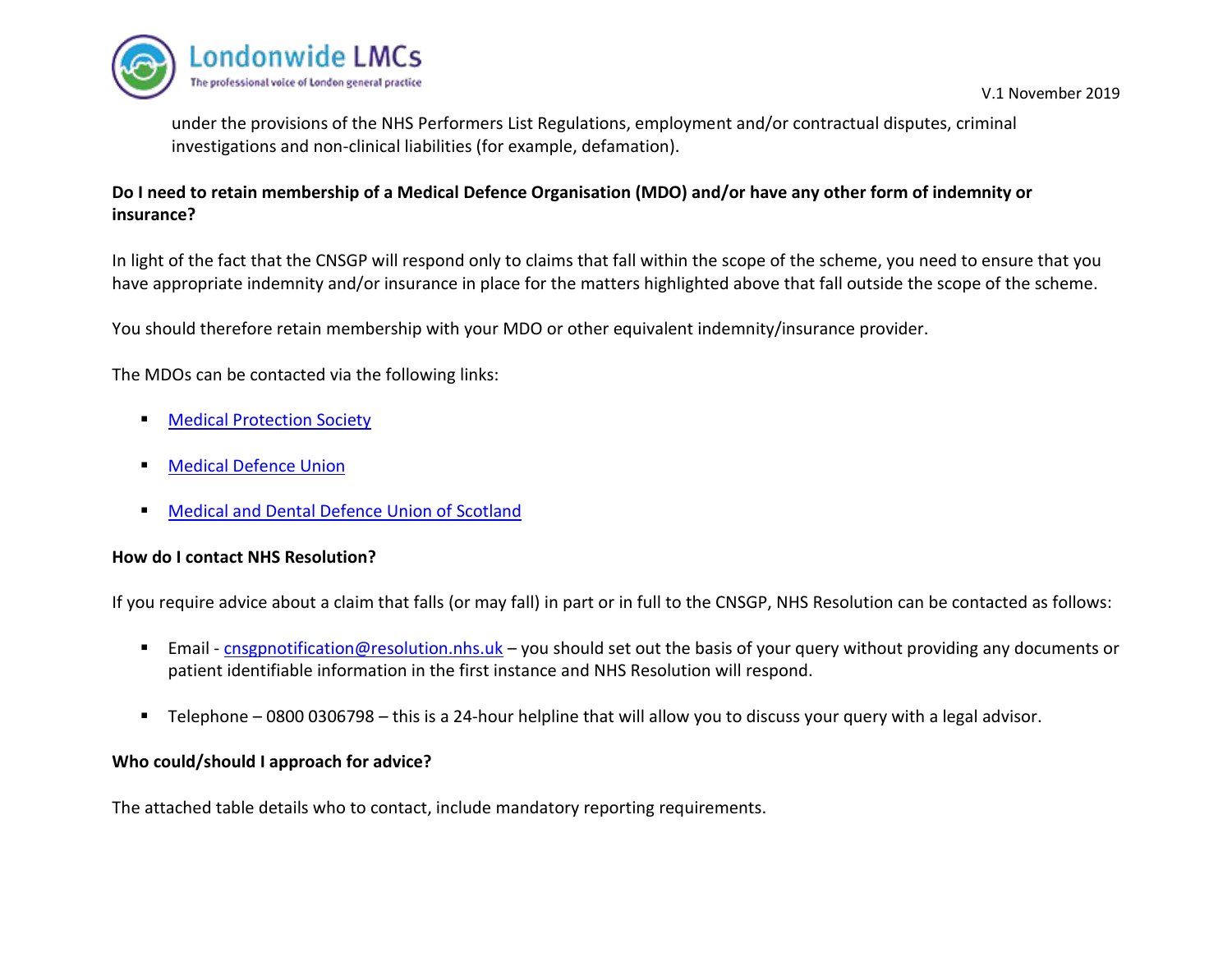

## **Who could/should I approach for advice?**

Please note that the mandatory reporting requirements for NHS Resolution relate to incidents that occurred in whole or in part after 1 April 2019.

|                                                                                                                                                  | <b>Londonwide LMCs</b>                                                                                                                | <b>MDO</b> (or equivalent) | <b>NHS Resolution</b>                                                                                                                                                                   | <b>The BMA</b> | Other                                                                                                                                                                                                                  |
|--------------------------------------------------------------------------------------------------------------------------------------------------|---------------------------------------------------------------------------------------------------------------------------------------|----------------------------|-----------------------------------------------------------------------------------------------------------------------------------------------------------------------------------------|----------------|------------------------------------------------------------------------------------------------------------------------------------------------------------------------------------------------------------------------|
| I have received<br>a complaint.                                                                                                                  | There is no<br>requirement to<br>involve LLMC,<br>however our GP<br>Support team can<br>guide and support you<br>through the process. |                            | There is no absolute<br>obligation to inform NHS<br>Resolution unless one or<br>more of the mandatory<br>reporting requirements<br>(which are set out in this<br>table) is/are engaged. |                | Complaints must be<br>handled in accordance<br>with the <b>NHS</b><br><b>Complaints</b><br>Regulations and you<br>must comply with your<br>CQC obligations in<br>relation to receiving<br>and acting on<br>complaints. |
| I have received<br>a complaint in<br>which the<br>response will<br>need to include<br>what amounts<br>to an admission<br>of a breach of<br>duty. | There is no<br>requirement to<br>involve LLMC,<br>however our GP<br>Support team can<br>guide and support you<br>through the process. |                            | You must report such<br>matters to NHS<br>Resolution as soon as<br>possible.                                                                                                            |                | Complaints must be<br>handled in accordance<br>with the <b>NHS</b><br><b>Complaints</b><br>Regulations and you<br>must comply with your<br>CQC obligations in<br>relation to receiving<br>and acting on<br>complaints. |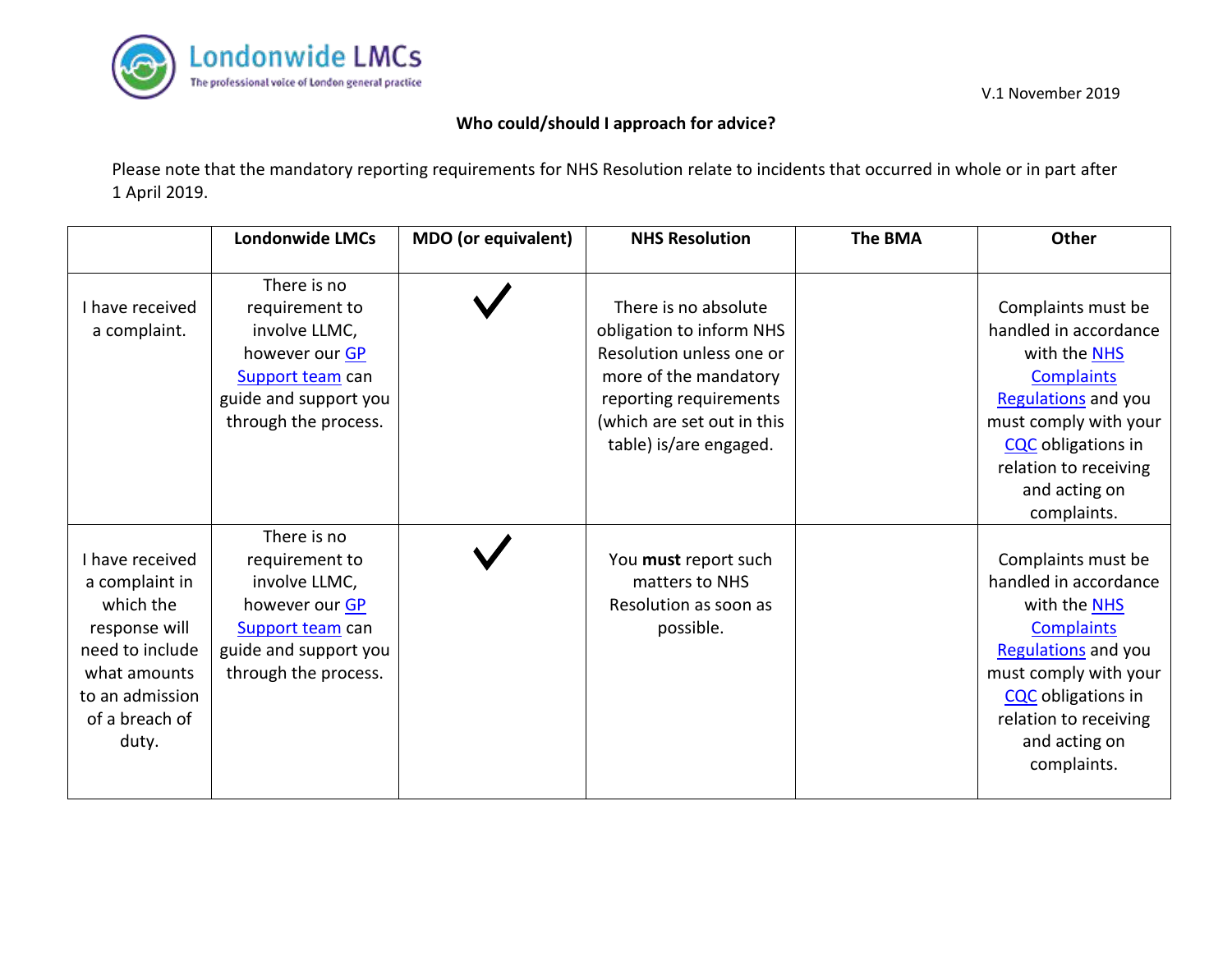

|                                                                                                                                                  | <b>Londonwide LMCs</b>                                                                                                                          | <b>MDO</b> (or equivalent) | <b>NHS Resolution</b>                                                                                                                                                                   | <b>The BMA</b> | Other                                                                                                                                                                                                                         |
|--------------------------------------------------------------------------------------------------------------------------------------------------|-------------------------------------------------------------------------------------------------------------------------------------------------|----------------------------|-----------------------------------------------------------------------------------------------------------------------------------------------------------------------------------------|----------------|-------------------------------------------------------------------------------------------------------------------------------------------------------------------------------------------------------------------------------|
| I have received<br>correspondence<br>from the<br>Parliamentary<br>and Health<br>Service<br>Ombudsman<br>(PHSO) in<br>relation to a<br>complaint. | There is no<br>requirement to<br>involve LLMC,<br>however our GP<br>Support team can<br>guide and support you<br>through the process.           |                            | You must contact both<br>NHS Resolution and your<br>MDO within 1 week of<br>receipt of any<br>correspondence from<br>the PHSO.                                                          |                | Complaints must be<br>handled in accordance<br>with the NHS<br><b>Complaints</b><br><b>Regulations</b> and you<br>must comply with your<br><b>CQC</b> obligations in<br>relation to receiving<br>and acting on<br>complaints. |
| I have received<br>request for a<br>statement by<br>the coroner.                                                                                 | Your MDO would be<br>best placed to assist<br>you, however our GP<br>Support team may be<br>able to provide you<br>with some general<br>advice. |                            | There is no absolute<br>obligation to inform NHS<br>Resolution unless one or<br>more of the mandatory<br>reporting requirements<br>(which are set out in this<br>table) is/are engaged. |                | You may have a duty<br>to self-refer to the<br><b>GMC</b> and <b>NHSE</b> if you<br>are criticised by the<br>coroner - your MDO<br>will be able to advise<br>you in relation to your<br>obligations.                          |
| I have been<br>called to give<br>evidence at an<br>inquest.                                                                                      | Your MDO would be<br>best placed to assist<br>you, however our GP<br>Support team may be<br>able to provide you<br>with some general<br>advice. |                            | There is no absolute<br>obligation to inform NHS<br>Resolution unless one or<br>more of the mandatory<br>reporting requirements<br>(which are set out in this<br>table) is/are engaged. |                | You may have a duty<br>to self-refer to the<br><b>GMC</b> and <b>NHSE</b> if you<br>are criticised by the<br>coroner - your MDO<br>will be able to advise<br>you in relation to your<br>obligations.                          |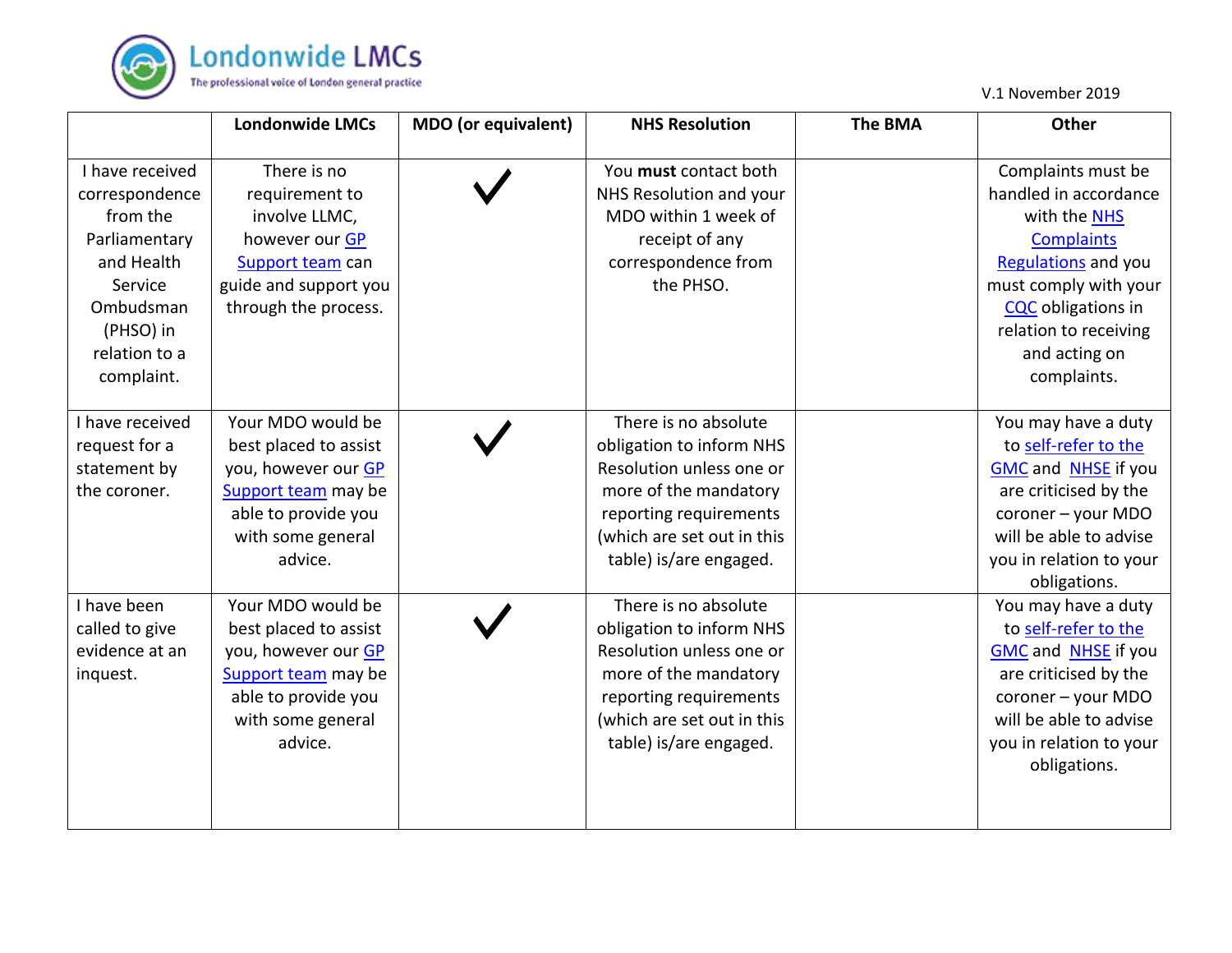

|                                                                                                                                                                   | <b>Londonwide LMCs</b>                                                                                                                                                               | <b>MDO</b> (or equivalent) | <b>NHS Resolution</b>                                                                                                                                                                   | <b>The BMA</b> | <b>Other</b>                                                                                                                                |
|-------------------------------------------------------------------------------------------------------------------------------------------------------------------|--------------------------------------------------------------------------------------------------------------------------------------------------------------------------------------|----------------------------|-----------------------------------------------------------------------------------------------------------------------------------------------------------------------------------------|----------------|---------------------------------------------------------------------------------------------------------------------------------------------|
| I have become<br>the subject of a<br>complaint to the<br>GMC.                                                                                                     | Your MDO would be<br>best placed to assist<br>you, however our GP<br>Support team can<br>guide and support you<br>in relation to any NHS<br>England investigation<br>that may ensue. |                            | There is no absolute<br>obligation to inform NHS<br>Resolution unless one or<br>more of the mandatory<br>reporting requirements<br>(which are set out in this<br>table) is/are engaged. |                | You have a duty to<br>inform NHSE if you<br>become the subject of<br>an investigation by a<br>regulatory body.                              |
| I have become<br>the subject of a<br>police<br>investigation*.                                                                                                    | Your MDO would be<br>best placed to assist<br>you, however our GP<br>Support team can<br>guide and support you<br>in relation to any NHS<br>England investigation<br>that may ensue. |                            | There is no absolute<br>obligation to inform NHS<br>Resolution unless one or<br>more of the mandatory<br>reporting requirements<br>(which are set out in this<br>table) is/are engaged. |                | You may have a duty<br>to self-refer to the<br>GMC and NHSE - your<br>MDO will be able to<br>advise you in relation<br>to your obligations. |
| I have become<br>the subject of<br>the practice<br>disciplinary<br>procedure<br>and/or referral<br>to the<br>PAG/PLDP**<br>relating to my<br>personal<br>conduct. | There is no<br>requirement to<br>involve LLMC,<br>however our GP<br>Support team can<br>guide and support you<br>through the process.                                                |                            | There is no absolute<br>obligation to inform NHS<br>Resolution unless one or<br>more of the mandatory<br>reporting requirements<br>(which are set out in this<br>table) is/are engaged. |                |                                                                                                                                             |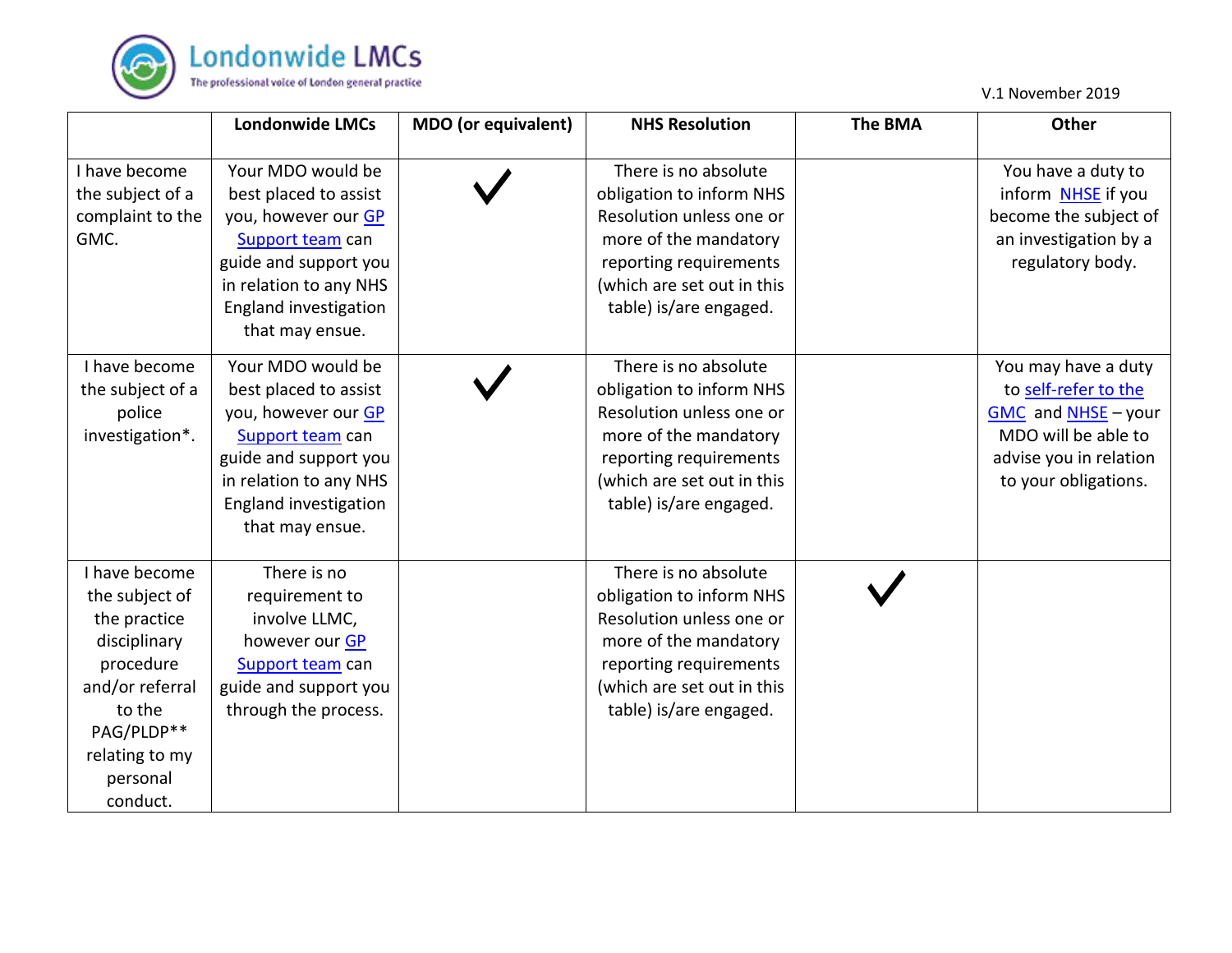

|                                                                                                                                                                                        | <b>Londonwide LMCs</b>                                                                                                                | MDO (or equivalent) | <b>NHS Resolution</b>                                                                                                                                                                   | <b>The BMA</b> | Other |
|----------------------------------------------------------------------------------------------------------------------------------------------------------------------------------------|---------------------------------------------------------------------------------------------------------------------------------------|---------------------|-----------------------------------------------------------------------------------------------------------------------------------------------------------------------------------------|----------------|-------|
| I have become<br>the subject of a<br>practice<br>disciplinary<br>procedure<br>and/or referral<br>to the<br>PAG/PLDP as a<br>result about<br>concerns about<br>my health.               | There is no<br>requirement to<br>involve LLMC,<br>however our GP<br>Support team can<br>guide and support you<br>through the process. |                     | There is no absolute<br>obligation to inform NHS<br>Resolution unless one or<br>more of the mandatory<br>reporting requirements<br>(which are set out in this<br>table) is/are engaged. |                |       |
| I have become<br>the subject of a<br>practice<br>disciplinary<br>procedure<br>and/or referral<br>to the<br>PAG/PLDP as a<br>result of<br>concerns about<br>my clinical<br>performance. | There is no<br>requirement to<br>involve LLMC,<br>however our GP<br>Support team can<br>guide and support you<br>through the process. |                     | There is no absolute<br>obligation to inform NHS<br>Resolution unless one or<br>more of the mandatory<br>reporting requirements<br>(which are set out in this<br>table) is/are engaged. |                |       |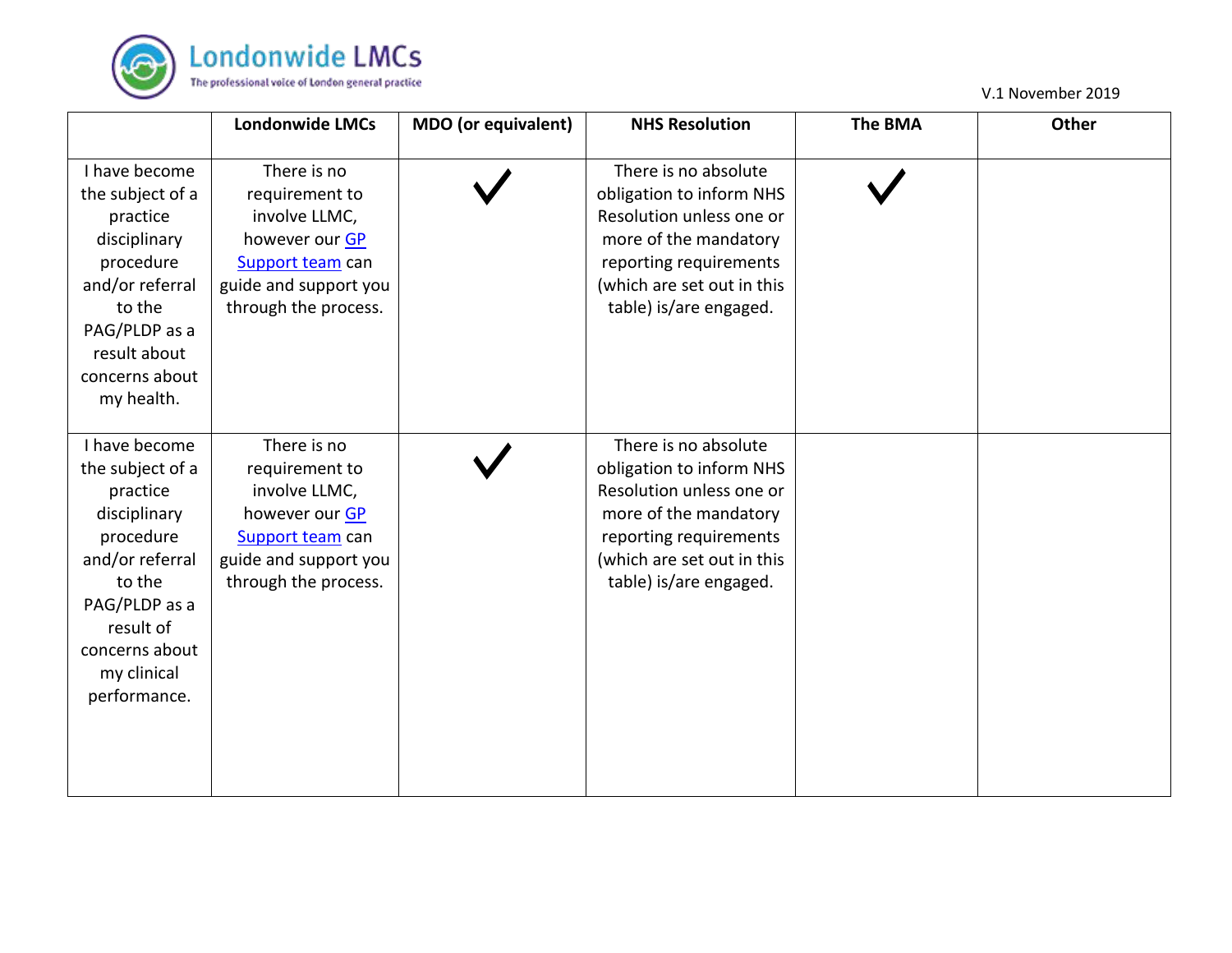

|                                                                                                                                                                                                     | <b>Londonwide LMCs</b> | MDO (or equivalent)                                                                                                                                                            | <b>NHS Resolution</b>                                                                                                                                                          | <b>The BMA</b> | <b>Other</b> |
|-----------------------------------------------------------------------------------------------------------------------------------------------------------------------------------------------------|------------------------|--------------------------------------------------------------------------------------------------------------------------------------------------------------------------------|--------------------------------------------------------------------------------------------------------------------------------------------------------------------------------|----------------|--------------|
| I have received<br>a letter from a<br>solicitor seeking<br>disclosure of a<br>patient's record<br>with a direct or<br>inferred<br>intention to<br>investigate a<br>clinical<br>negligence<br>claim. |                        | For incidents that<br>occurred in whole or<br>in part before 1 April<br>2019, you must report<br>matters to your MDO<br>in accordance with<br>their reporting<br>requirements. | You must contact NHS<br>Resolution as soon as<br>possible but no later<br>than one week after the<br>receipt of such<br>correspondence.                                        |                |              |
| I have received<br>a demand for<br>compensation<br>(for example; a<br>Letter of Claim)<br>from a patient<br>or their solicitor.                                                                     |                        | For incidents that<br>occurred in whole or<br>in part before 1 April<br>2019, you must report<br>matters to your MDO<br>in accordance with<br>their reporting<br>requirements. | You must report the<br>matter to NHS<br>Resolution within 24<br>hours of the receipt of<br>such correspondence<br>and provide all the<br>relevant documents<br>within 2 weeks. |                |              |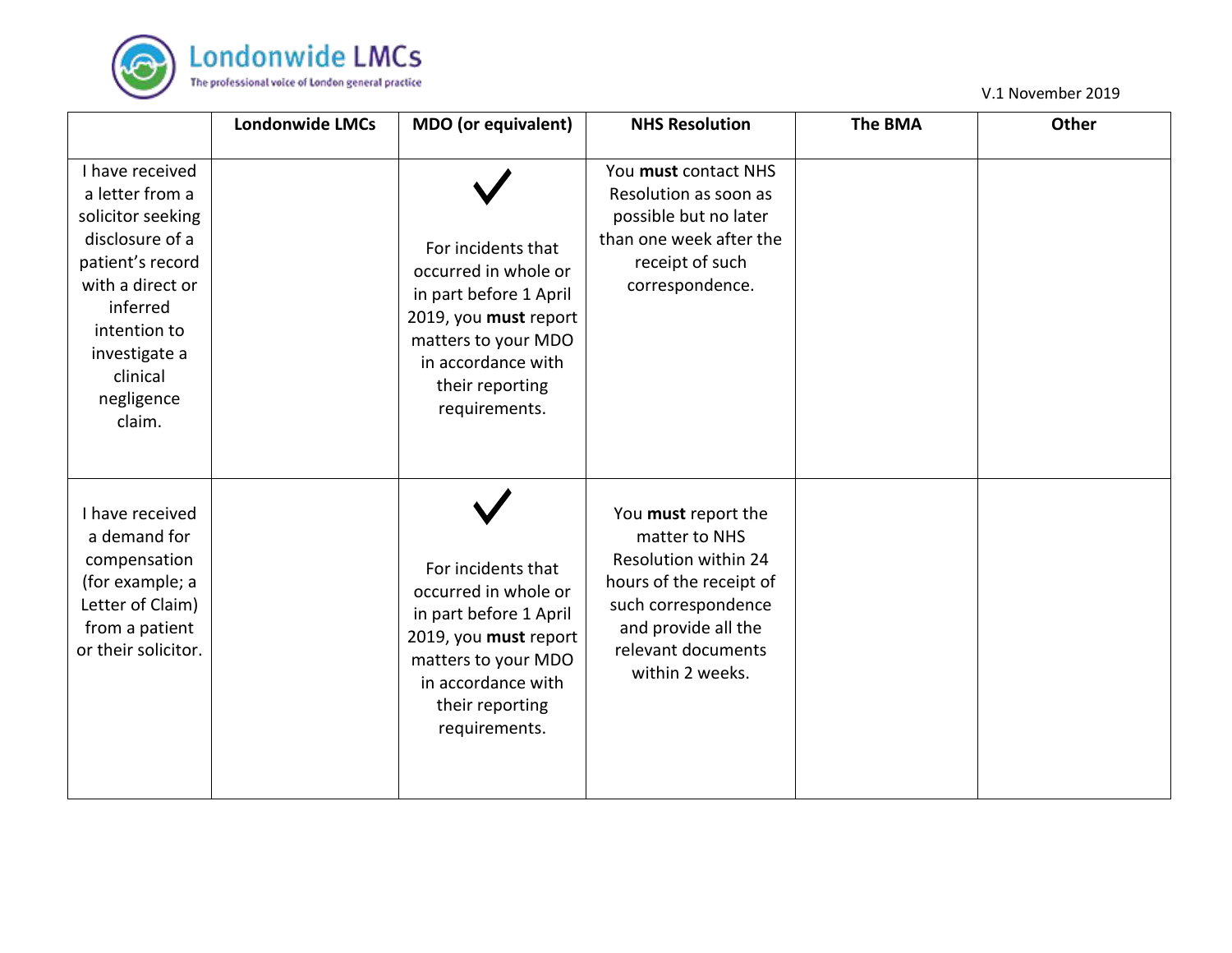

|                                                                                                                                                                     | <b>Londonwide LMCs</b> | <b>MDO</b> (or equivalent)                                                                                                                                                     | <b>NHS Resolution</b>                                                                                                                      | <b>The BMA</b> | <b>Other</b>                                                                                                                                                                                                                  |
|---------------------------------------------------------------------------------------------------------------------------------------------------------------------|------------------------|--------------------------------------------------------------------------------------------------------------------------------------------------------------------------------|--------------------------------------------------------------------------------------------------------------------------------------------|----------------|-------------------------------------------------------------------------------------------------------------------------------------------------------------------------------------------------------------------------------|
| I have received<br>a request for an<br>extension of the<br>limitation<br>period from a<br>patient or their<br>solicitor.                                            |                        | For incidents that<br>occurred in whole or<br>in part before 1 April<br>2019, you must report<br>matters to your MDO<br>in accordance with<br>their reporting<br>requirements. | You must report the<br>matter to NHS<br>Resolution within 24<br>hours of the receipt of<br>such correspondence<br>and follow their advice. |                |                                                                                                                                                                                                                               |
| I have been<br>involved in a<br>notifiable<br>patient safety<br>incident that<br>has or may have<br>resulted in<br>serious harm.                                    |                        |                                                                                                                                                                                | You must contact NHS<br>Resolution as soon as<br>possible but no later<br>than one month after<br>you become aware of<br>the incident.     |                | You must comply with<br>your obligations under<br>the Duty of candour.                                                                                                                                                        |
| I have received<br>a complaint and<br>in the context of<br>the response, I<br>am intending to<br>offer some form<br>of financial<br>compensation<br>and/or redress. |                        | For incidents that<br>occurred in whole or<br>in part before 1 April<br>2019, you must report<br>matters to your MDO<br>in accordance with<br>their reporting<br>requirements. | You must report the<br>matter to NHS<br>Resolution not less than<br>four weeks before the<br>offer is due to be sent to<br>the patient.    |                | Complaints must be<br>handled in accordance<br>with the NHS<br><b>Complaints</b><br><b>Regulations</b> and you<br>must comply with your<br><b>CQC</b> obligations in<br>relation to receiving<br>and acting on<br>complaints. |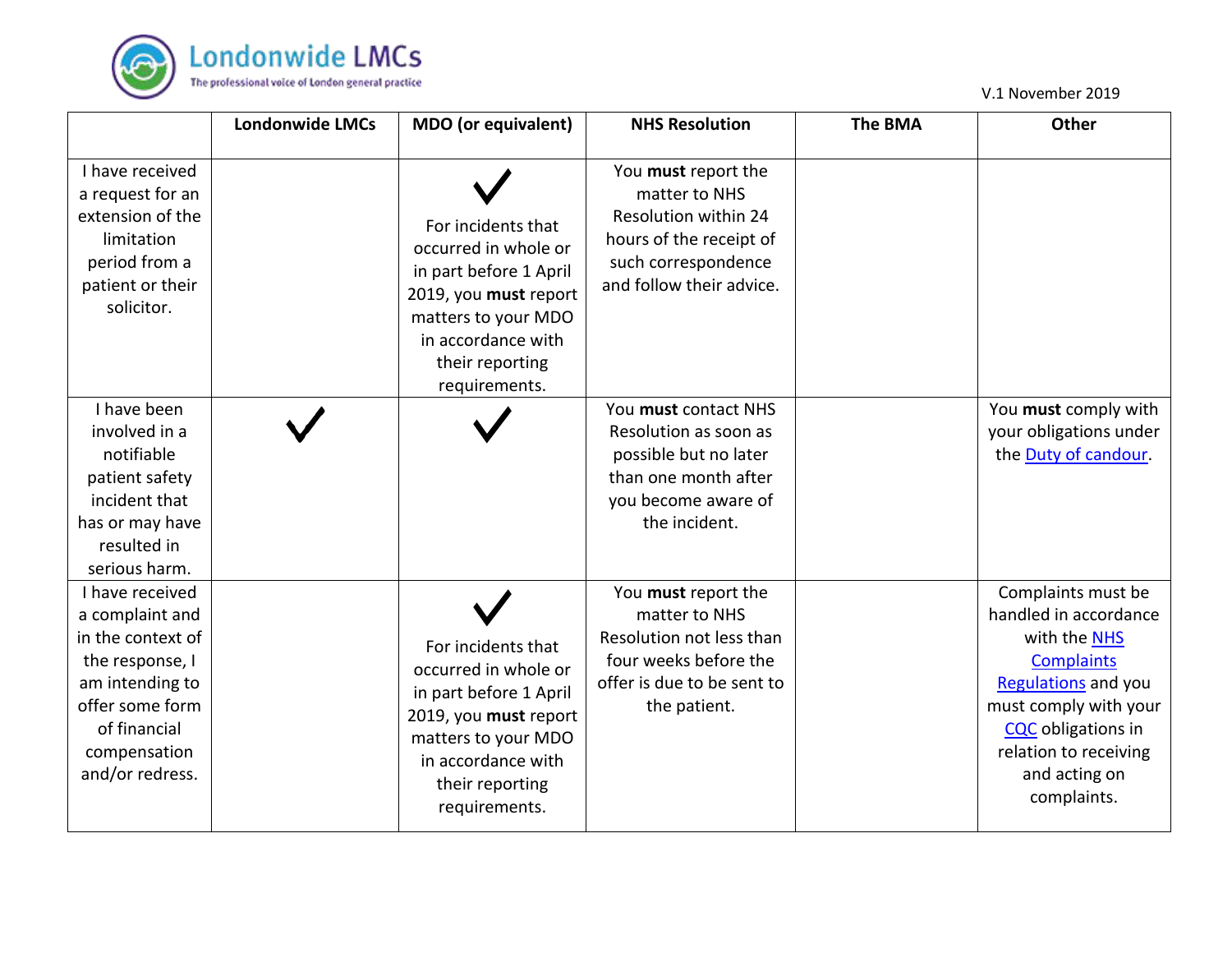

|                                                                                                                                                                                                                              | <b>Londonwide LMCs</b> | MDO (or equivalent)                                                                                                                                                            | <b>NHS Resolution</b>                                                                                                                    | <b>The BMA</b> | <b>Other</b>                                                           |
|------------------------------------------------------------------------------------------------------------------------------------------------------------------------------------------------------------------------------|------------------------|--------------------------------------------------------------------------------------------------------------------------------------------------------------------------------|------------------------------------------------------------------------------------------------------------------------------------------|----------------|------------------------------------------------------------------------|
| I have been<br>involved in an<br>incident which<br>has the<br>potential to<br>involve a<br>number of<br>patients (for<br>example; a cold<br>chain storage<br>problem with<br>vaccinations).                                  |                        | For incidents that<br>occurred in whole or<br>in part before 1 April<br>2019, you must report<br>matters to your MDO<br>in accordance with<br>their reporting<br>requirements. | You must contact NHS<br>Resolution as soon as<br>possible but no later<br>than two weeks from<br>when you became aware<br>of the matter. |                | You must comply with<br>your obligations under<br>the Duty of candour. |
| I have received<br>a complaint or<br>correspondence<br>suggesting a<br>potential claim<br>relating to a<br>non-NHS<br>contracted<br>activity (for<br>example;<br>relation an<br>insurance report<br>or to an HGV<br>medical) |                        | You must report<br>matters to your MDO<br>in accordance with<br>their reporting<br>requirements.                                                                               | Such matters fall outside<br>the scope of the CNSGP.                                                                                     |                |                                                                        |